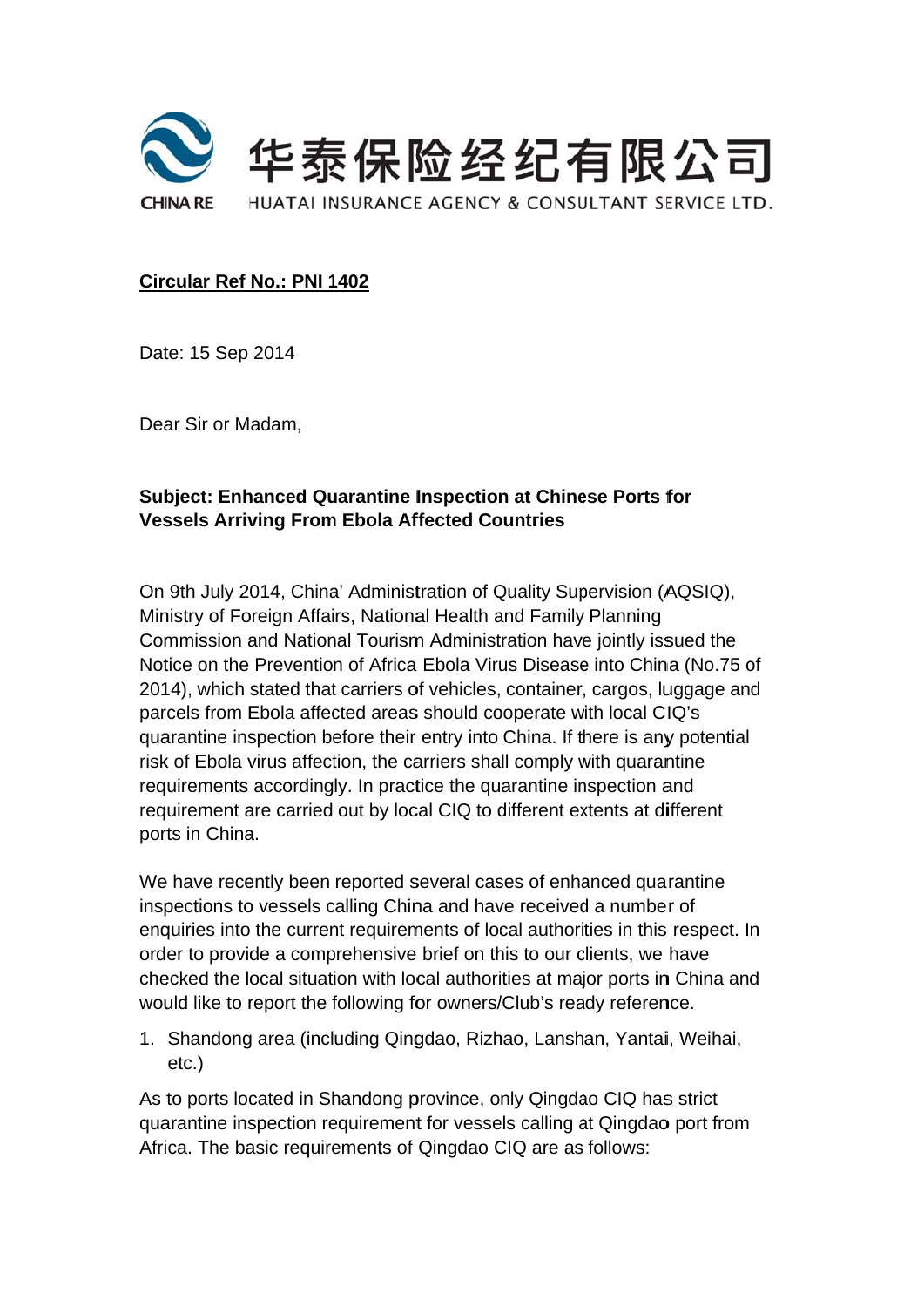(1) Conduct the routine quarantine inspection on board for vessels from Africa. The contents of quarantine inspection are mainly checking the body temperature of the crew and the hygiene situation of crews' living quarters, etc.;

(2) For vessels from Ebola affected areas, Qingdao CIQ also required disinfection treatment. The cost of disinfection treatment is around RMB 0.05\*gross tonnage of vessel.

As for vessels' calling at other ports in Shandong province, it is required that vessels' local agents submit the related situation to local CIQ for their determination on whether conducting onboard quarantine inspection at anchorage.

2. Liaoning area (including Dalian, Yingkou, Jinzhou, Bayuquan, etc.)

All vessels/containers, cargos and baggage, etc. from Guinea, Liberia, Nigeria, Sierra Leone and other West African countries/ports are subject to quarantine inspection/investigation at the anchorage. Crewmember's body temperature, the medical record and epidemic situation are required to be examined.

### 3. Tianjin

There is no formal document issued by local CIQ authorities on vessels' quarantine inspection of Ebola. Tianjin CIQ advised that any vessels that have been to Ebola affected areas within 21days are required to be quarantine inspected. Usually it takes more than 21days (around 28 days) for vessels arriving at Tianjin port from West Africa, thus until this circular is issued, there has been no special quarantine inspection of Ebola be conducted at Tianjin area.

# 4. Shanghai

Shanghai CIQ has issued a formal notice to local ship agents on Ebola Virus' prevention and control measures as follows:

- (1) A strict onboard quarantine inspection is required to be conducted for vessels' calling at Shanghai port from Guinea, Liberia, Sierra Leone and Nigeria.
- (2) If the vessel had been calling/staying at Guinea, Liberia, Sierra Leone and Nigeria within 30 days prior to arrival in China, the vessel's local agent should remark/report the situation to local authorities when applying for entry formalities.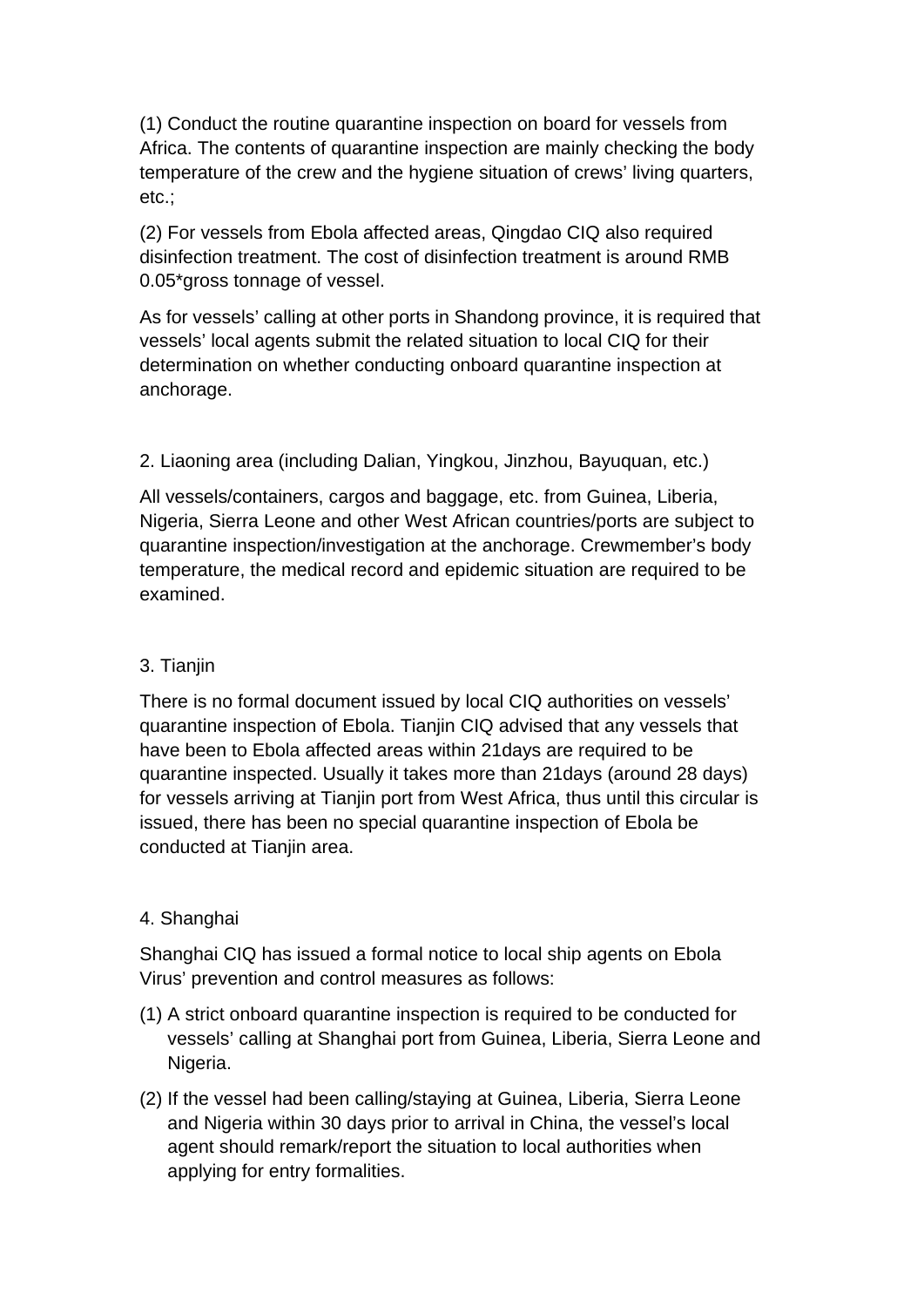(3) If any crew/passengers had been staying at Guinea, Liberia, Sierra Leone and Nigeria within 30 days prior to arrival in China, the vessel's local agent should report the situation to local authorities as soon as possible.

All vessels that have called Guinea, Liberia, Sierra Leone and Nigeria should be inspected by quarantine officers in inner anchorage (Wu Song) in advance before entry of Shanghai port. Vessels will only be permitted to enter Shanghai port after local authorities' approval.

### 5. Guangzhou

From our local experiences, all vessels from Ebola affected areas should go through strict quarantine inspection, including crew's temperature examination and disinfection treatment on vessel.

### 6. Fujian area (including Fuzhou, Xiamen, Ningde, Putian and Quanzhou)

The local CIQ requests vessels from Ebola affected areas report the crewmembers' temperature record and the vessel's navigational record in recent 3 weeks before the vessel's arrival for CIQ's evaluation on whether outer anchorage quarantine inspection is required or not. If the quarantine inspection is required, the CIQ will inspect the crewmembers' body temperature and conduct disinfection for vessels from Ebola affected areas, such as the Republic of Guinea, Liberia, Sierra Leone Nigeria and Congo at the outer anchorage. A certificate will be issued to the vessel if the quarantine inspection result is satisfactory.

### 7. Shantou

There is no formal notification at present stage on the requirement of quarantine inspection of Ebola for vessels arriving at this port and there have not been vessels from Ebola affected areas calling at Shantou port recently.

### 8. Hainan area (including Yangpu, Sanya, Basuo and Haikou)

The local CIQ of Hainan province would strictly monitor vessels sailing from Ebola affected areas, and require the vessel to report the crewmembers' temperature record, navigational record in recent 3 weeks before the vessel's arrival to decide whether outer anchorage quarantine inspection is required.